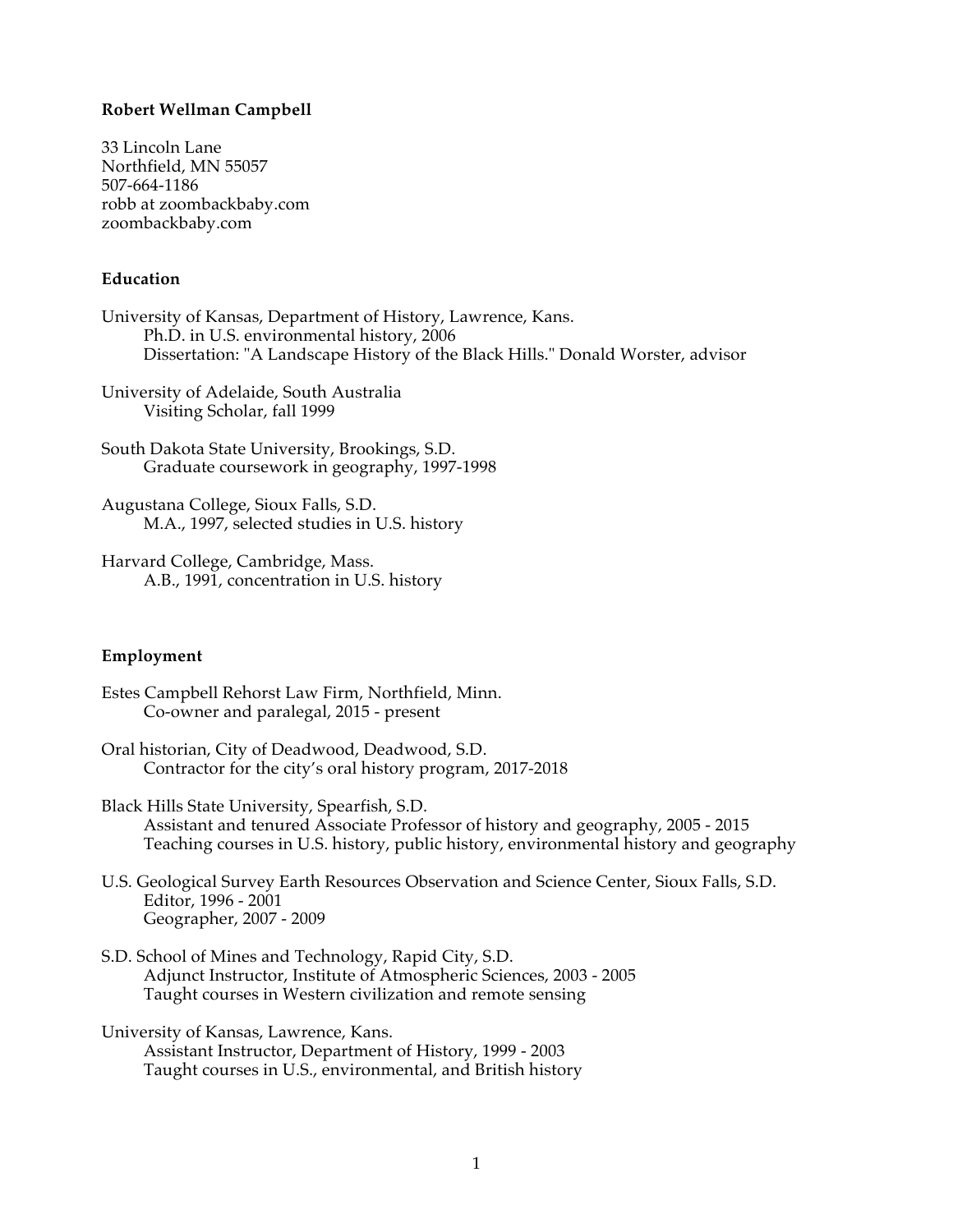## **Publications**

Robert Wellman Campbell, "Down in the Sky: The Promise of Aerial Environmental History," in Mark Hersey and Ted Steinberg, eds., *A Field on Fire: The Future of Environmental History* (University of Alabama Press, 2019), 154-171.

Review of *Cities and Nature in the American West*, Char Miller, ed. *Pacific Northwest Quarterly* 103, no. 1 (winter 2011-2012), 45-46.

"Wishlist: Wilderness Endgame in the Black Hills National Forest," *Great Plains Quarterly* 30, no. 4 (fall 2010), 287-306.

Review of *A Marvelous Hundred Square Miles; Black Hills Tourism, 1880-1941* by Suzanne Barta Julin. *Great Plains Quarterly* 30, no. 4, (fall 2010), 310-311.

Robert Wellman Campbell, ed., *Earthshots: Satellite Images of Environmental Change* 8th ed. (Sioux Falls, S.D., U.S. Geological Survey Earth Resources Observation and Science Center, 2008).

"Animal Tracking," in Lee A. Vierling, ed., *Earth Systems Connections* (Washington, D.C.: NASA Earth Science Enterprise, 2004).

"Iguazu, Itaipu, and the Paranaense Forest," in United Nations Environment Programme, *Analyzing Environmental Trends Using Satellite Data: Selected Cases*. UNEP/DEWA/RS.04-5, Environment Change Analysis Series (Nairobi: UNEP, 2005).

"Irian Jaya, Palm Oil Development, and the Indonesian Frontier," in United Nations Environment Programme, *Analyzing Environmental Trends Using Satellite Data: Selected Cases*. UNEP/DEWA/RS.04-5, Environment Change Analysis Series (Nairobi: UNEP, 2005).

"The Sundarbans: A Threatened Conservation," in United Nations Environment Programme, *Analyzing Environmental Trends Using Satellite Data: Selected Cases*. UNEP/DEWA/RS.04-5, Environment Change Analysis Series (Nairobi: UNEP, 2005).

## **Awards**

\$100, best paper, West River History Conference, Rapid City, S.D., 2016

\$3,000 course release time, BHSU Faculty Research Committee, spring 2010

\$6,384 Project Initiation Grant, South Dakota Space Grant Consortium, 2007

\$2,823 research travel grant, Black Hills State University Faculty Research Committee, 2007

\$30,000 Project Extension from the National Science Foundation for a history of the T-28 Storm Penetration Aircraft, 2005

\$7,000 funding from the Upper Midwest Aerospace Consortium to develop the Atlas of the Black Hills Landscape, 2004

\$500 STAR award for *Earthshots: Satellite Images of Environmental Change*, U.S. Geological Survey, 1997

Phi Alpha Theta history honor society, inducted 1997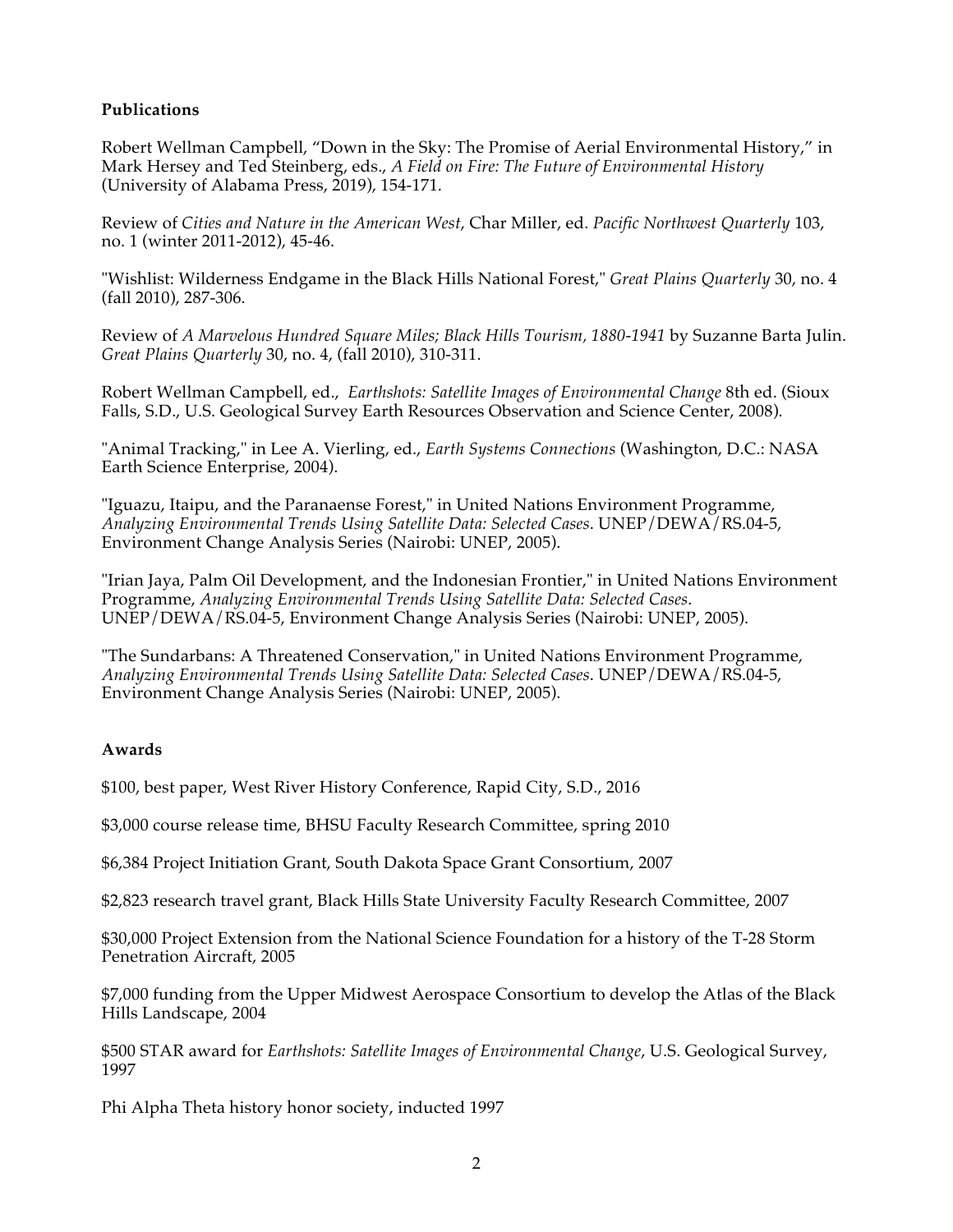## **Presentations**

"Ground Photos: A Local Demo; A National Problem," paper presented at the Black Hills Area Biology and Ecology Workshop, Rapid City, S.D., 9 March 2018.

"Under-Understood Presidents: Jackson, Polk, Buchanan and Lyndon Johnson," four talks at the Communiversity community education program, Spearfish, S.D., 11 February - 4 March 2018.

"Good Archives and Bad Archives: The Case of Albert Guerin's 1875 Black Hills Photographs," paper presented at the Turtle Soup series, Journey Museum, 13 October 2017.

"1974: Land-Grant Research, Rephotography, and Republicans in the Black Hills Forest," paper presented at the West River History Conference, Rapid City, S.D., 13 October 2016.

"Humans Are an Aerial Species, Not a Terrestrial One," paper presented at "The Wealth of Nature, the Limits of Nature: Donald Worster and Environmental History," conference at the Center for Ecological History, Renmin University, Beijing, China, 28 June 2016.

"The Geek Chic," paper presented at the Black Hills State University Geek Speak series, Spearfish, S.D., 20 November 2014.

"Ground Photos: Toward a National Database," paper presented at the U.S. Geological Survey Western Geographic Science Center, Menlo Park, Cal., 11 March 2014.

"New Developments in Ground Photography," paper presented at the U.S. Geological Survey Earth Resource Observation and Science Center, Sioux Falls, S.D., 24 October 2012.

"Land Grant Forestry Research: the Case of Black Hills Rephotography," paper presented at the conference "Thinking Land Grants: A 'Cerebration' of the 150th Anniversary of the Morrill Land-Grant Act," Mississippi State University, Starkville, Miss., 6 October 2012.

"1984," paper presented at the "Nature's Historians" conference at the Hall center for the Humanities, University of Kansas, Lawrence, Kans., 22 September 2012.

"Accelerating Change and its Impact on a Sustainable World," paper and roundtable at the Great Plains Sociological Association Annual Conference in Spearfish, S.D., 13 October 2011.

"Flying into Thunderstorms: Cold War, Cloud Seeding, and the T-28 Storm-Penetrating Aircraft," paper presented at the American Society for Environmental History annual conference in Tallahassee, Fla., 27 February 2009.

"Historical Landscape Photographs of the United States," paper presented at the U.S. Geological Survey Earth Resource Observation and Science Center, Sioux Falls, S.D., 21 August 2008.

"Myth and Reality in the Black Hills Environment," paper presented at the Deadwood Historic Preservation Symposium, Deadwood, S.D., 28 April 2007.

"Making Nature and Culture Click: The Atlas of the Black Hills Landscape," paper presented at the American Society for Environmental History annual conference in Houston, Tex., March 2005.

Lee Vierling, Jeff Frykholm, George Glasson, and Robert Campbell, "The Earth Systems Connections Elementary Curriculum." NASA Earth and Space Science Annual Education Workshop, NASA-Johnson Space Center, Houston, TX. November, 2004.